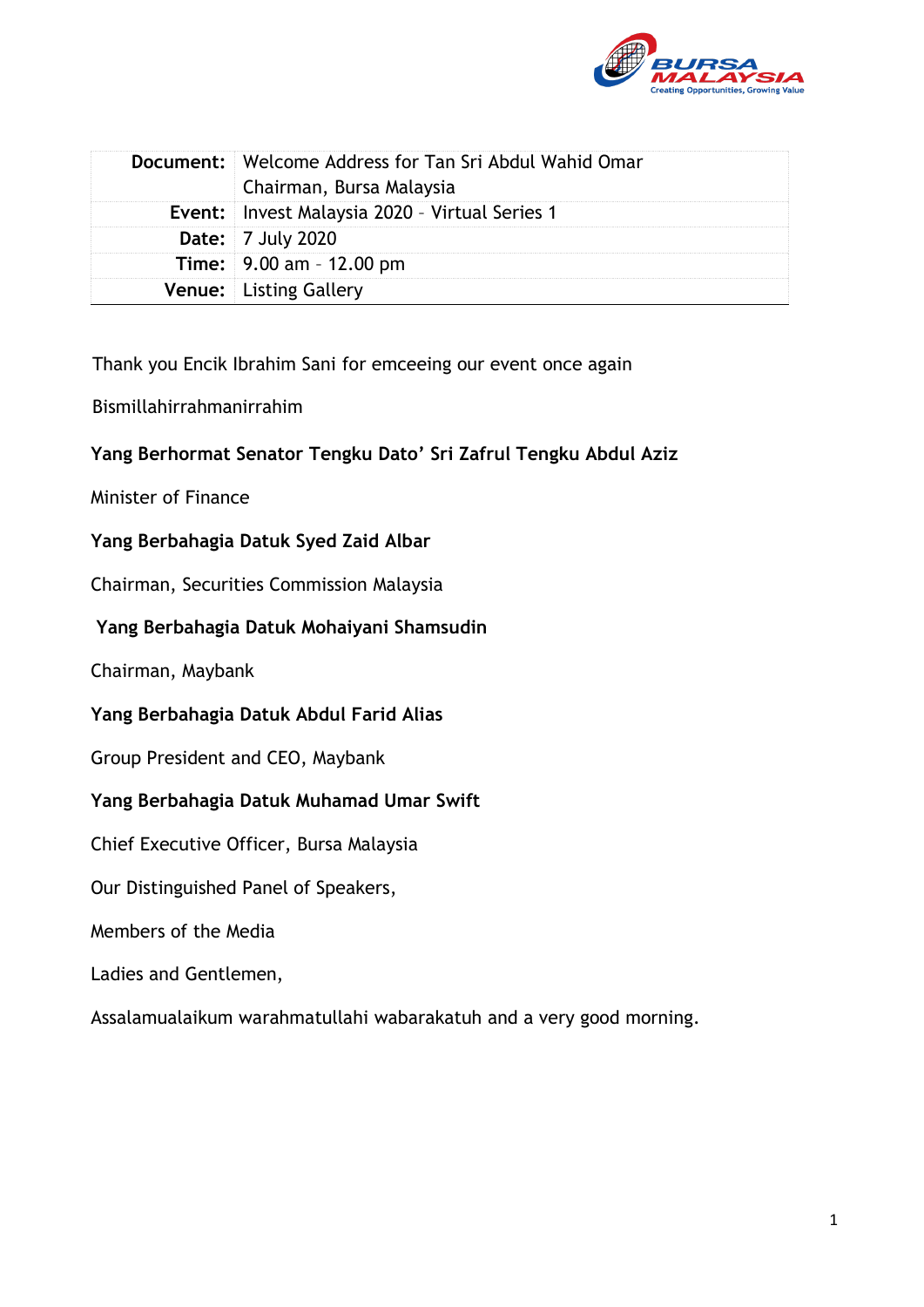

- 1. Welcome to the 16th edition of Invest Malaysia 2020.
- 2. Let me begin by expressing our sincere appreciation to YB Senator Tengku Dato' Sri Zafrul Tengku Abdul Aziz for taking time out from his busy schedule to be with us today. I understand YB Minister has another engagement with our Prime Minister later this morning, but has given priority to Invest Malaysia first. Thank you YB.
- 3. To all our participants, I hope you are safe and in good health wherever you may be. Thank you for attending Invest Malaysia 2020. Please allow me to cover three areas in my welcome address. Firstly on the new direction and approach for Invest Malaysia.

#### *Invest Malaysia 2020 – A New Direction*

- 4. Since it's launch back in 2004, Invest Malaysia has become synonymous as the platform to discuss, dialogue and debate actions that will inject greater dynamism and vibrancy into our capital market. It is the stage that highlights Malaysia's unique value propositions.
- 5. This year however, we are convening Invest Malaysia virtually for the first time given the cross border travel restrictions and to ensure everyone's health and safety. We are indeed fortunate that technology has enabled us to broaden our reach globally with close to 1,000 institutional investors, PLCs, and partners across the globe, joining us for this year's Capital Market Conversation. Rest assured, that this virtual platform will still deliver an enhanced and interactive Invest Malaysia experience, providing insights from decision-makers and industry captains to you.
- 6. The theme for this year's Invest Malaysia, 'Recover, Advance and Sustain', aims to bring out meaningful conversations around Malaysia's economic recovery from COVID-19. In addition, we will share marketplace advances that are being put in place to ensure long-term sustainable growth. Invest Malaysia 2020 will also adopt a more targeted approach by having our Capital Market Conversations in thematic series, enabling us to focus on target sectors. This would be more effective and allow greater clarity on our efforts to ensure the long-term sustainable growth of our marketplace post-COVID-19.
- 7. To further promote inclusivity amongst the investing community, we will be streaming selected sessions 'live' through the Bursa Marketplace Facebook page. This will enable more retail investors participation and empower next-gen investors, which is a key focus area for the Exchange. These are just some of the new steps we are taking to help transform Bursa Malaysia into a responsible and globally-connected marketplace.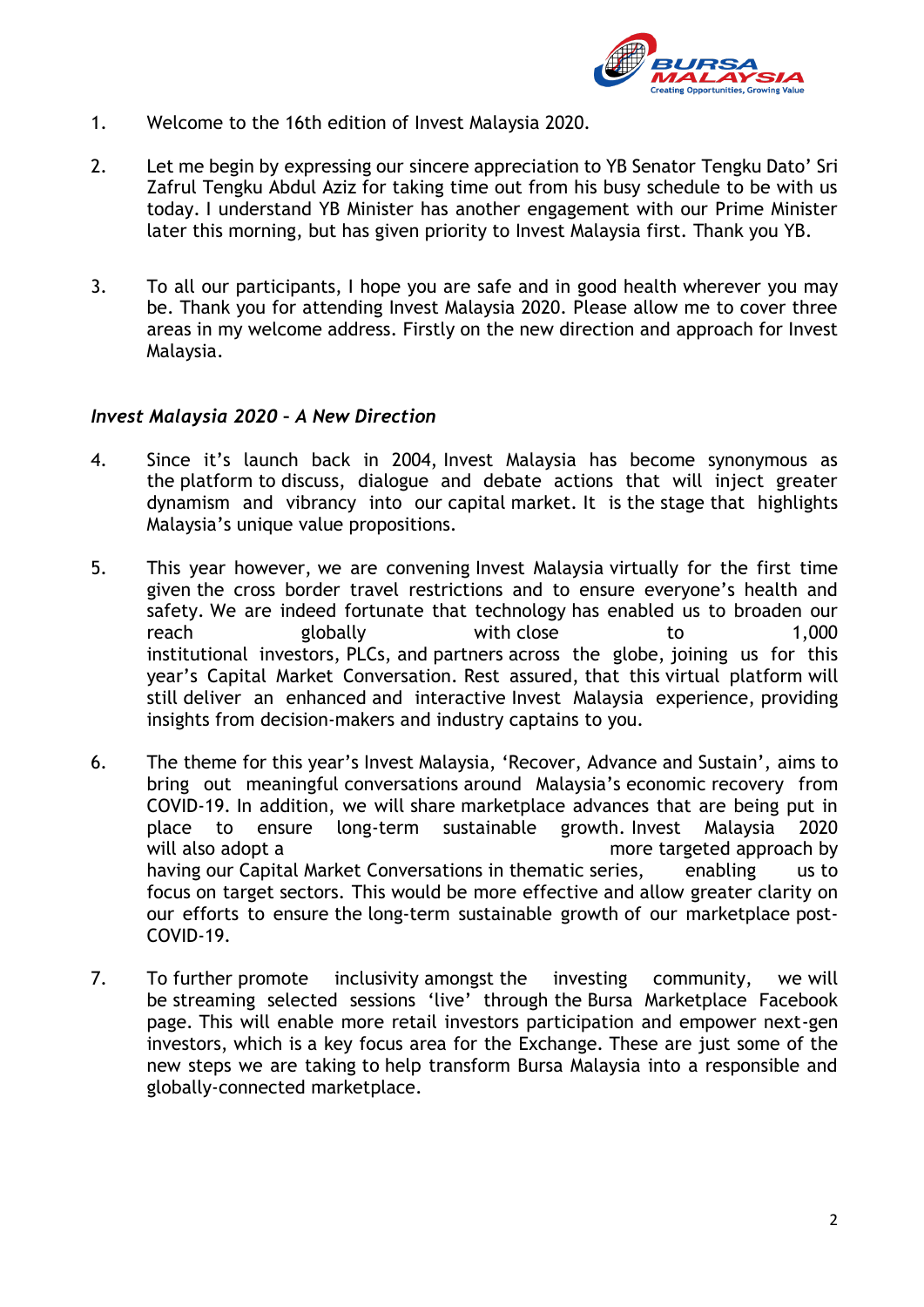

# *Purpose of Bursa Malaysia as the marketplace for investors, businesses and intermediaries alike*

Ladies and Gentlemen,

- 8. The world is going through an unprecedented healthcare crisis. Assessing the economic impact of COVID-19 has been challenging due to the extreme speed in which this crisis has unfolded. Foreign outflows from the country's capital markets have persisted throughout the period as investors remain cautious. However, this phenomenon is not unique to Malaysia but experienced by all emerging equity markets in Asia.
- 9. This brings me to the second topic on Bursa Malaysia's purpose as the marketplace for investors, businesses and intermediaries alike. While there were calls to suspend trading, we believe having continued, and reliable access to the Malaysian capital market is vital for immediate and long-term market confidence. To aid in the recovery of the capital market, Bursa Malaysia together with the Securities Commission, introduced relief measures aimed at lessening the financial burden and provide greater flexibility for our stakeholders to navigate through this challenging period.
- 10. Amidst the many uncertainties, the Malaysian economy has been a success story of perseverance, stability and inclusion spanning over six decades. Our strong fundamentals have provided some resilience against volatility in the global economy. According to the World Bank, while Malaysia, like many other economies, has been deeply affected by COVID-19, its diversified economic structure and sound track record of macroeconomic management are some of the factors that have contributed to our resilience. This makes Malaysia well-placed to recover from this crisis.
- 11. This is reflected by our benchmark FBMKLCI index being the best performing index among the ASEAN markets declining by only 5.5% for the first half of 2020 to 1,500.97 compared to the 19.6% decline in Singapore's STI and 15.2% decline in Thailand's SET index over the same period. It also outperformed regional peers during this COVID-19 period.
- 12. The Healthcare index in particular recorded stellar gains of 86.9% for the first half of 2020 as internationally renowned glove manufacturers continue to attract the attention of investors, building upon the strong momentum, even before the pandemic, as a potential beneficiary of the US-China trade diversion.
- 13. In terms of the top traded sectors at the Exchange, the Healthcare sector has certainly *benefitted* during COVID-19, and currently ranks fifth amongst the top traded sectors. Other top traded sectors were Technology, Consumer Products & Services, and Energy, an indication that investors are adopting a forward-looking strategy. I am therefore confident that our well-developed financial market will continue to attract investments.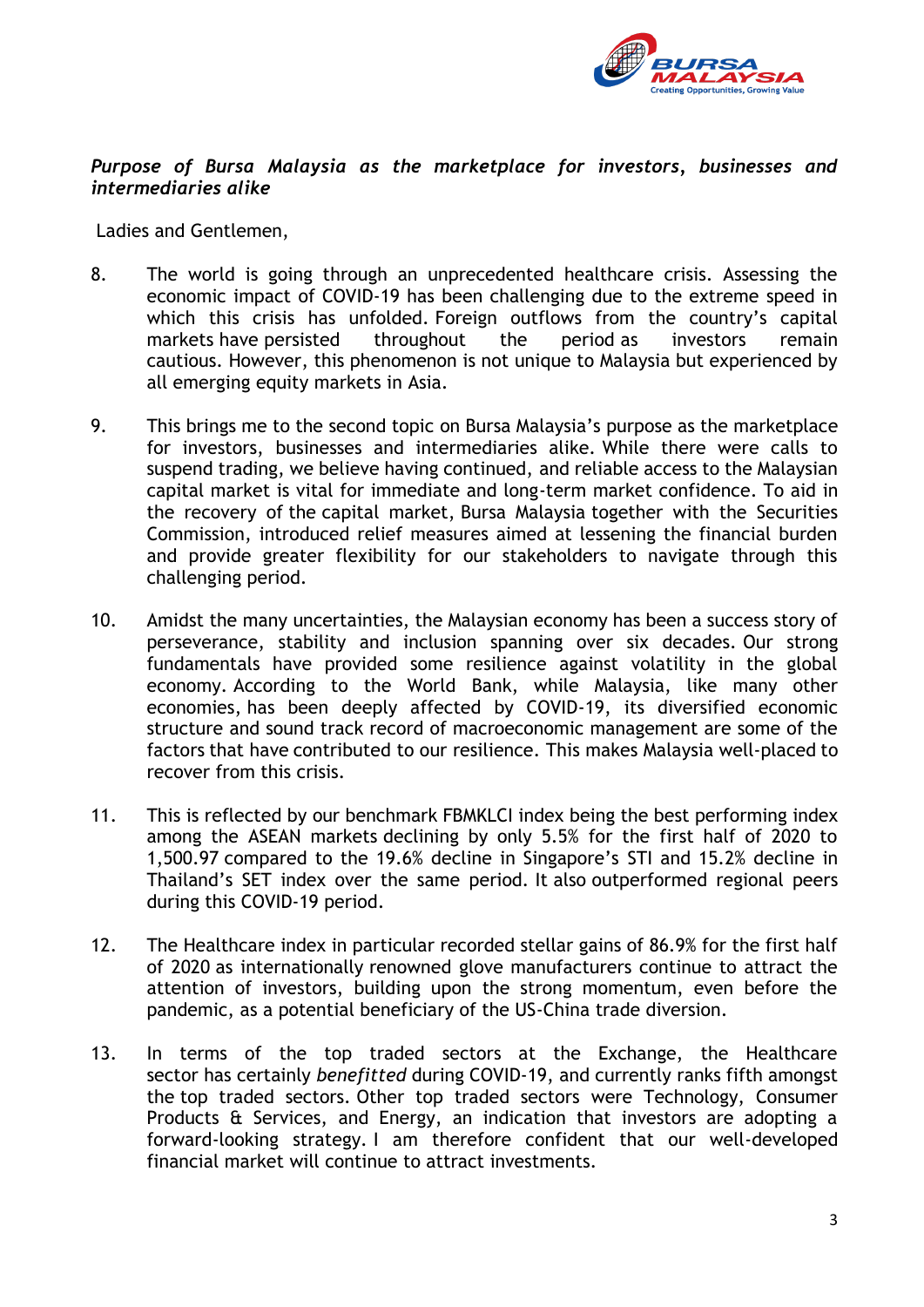

## *The Importance of PLCs to Continue to Perform*

Ladies and Gentlemen,

- 14. Although Malaysia stands out as one of the economic success stories in Asia over the past few decades, there is one pervasive conversation today that needs to be discussed. Will we use this unique period to advance faster, or will we go back to the status quo? Which brings us to the third subject on the importance of PLCs to continue to perform.
- 15. Over the last five years, our domestic market has been confronted with several challenges, stemming from escalating trade tensions, softer economic growth outlook and lacklustre corporate earnings. Between 2015 to 2019, earnings of Malaysian PLCs have declined by 5.4%. This is something we need to address.
- 16. Given the rapid changes that have occurred, moving forward with the status quo now seems somewhat inconceivable. We need to re-look and possibly replicate some of the past successes, such as the GLC Transformation Program. Between 2004 to 2015, many GLCs were transformed into companies with better performance, better governance and enhanced nation-building roles.
- 17. Over the 11 year period, the net profit of 17 GLCs grew by 10.2% per annum from RM9.9 billion to RM26.2 billion, while their combined market capitalisation grew 2.9 times from RM133.8 billion to RM386.0billion. This represents a total shareholder return of 11.1% per annum. Other non-GLCs similarly performed well over the same period as reflected in the improvement in the FBMKLCI from 907.43 to 1692.51 or a CAGR of 5.8% p.a. over the same period.
- 18. The time has come for shareholders, including GLICs, to demand more from the Board and management of the PLCs they invest in. So I am looking forward to moderating the second session with the GLIC captains later.

### *Closing Remarks*

Ladies and Gentlemen,

- 19. Malaysia's capital market has long been recognised as forward-looking, wellregulated and ranks highly in investor protection. Our market is aligned with global best practices in corporate governance that lead to the protection of stakeholders across the "triple bottom line" of social, environmental and financial profits.
- 20. We hope today's agenda will give you a better understanding of what we are doing as a nation to recover from this crisis. You will hear from our Finance Minister, who will provide clarity to Malaysia's recovery measures. The Prihatin Stimulus package and the Penjana economic recovery plan highlight the swift action taken by the government to alleviate the impact of COVID-19 on businesses. The SC